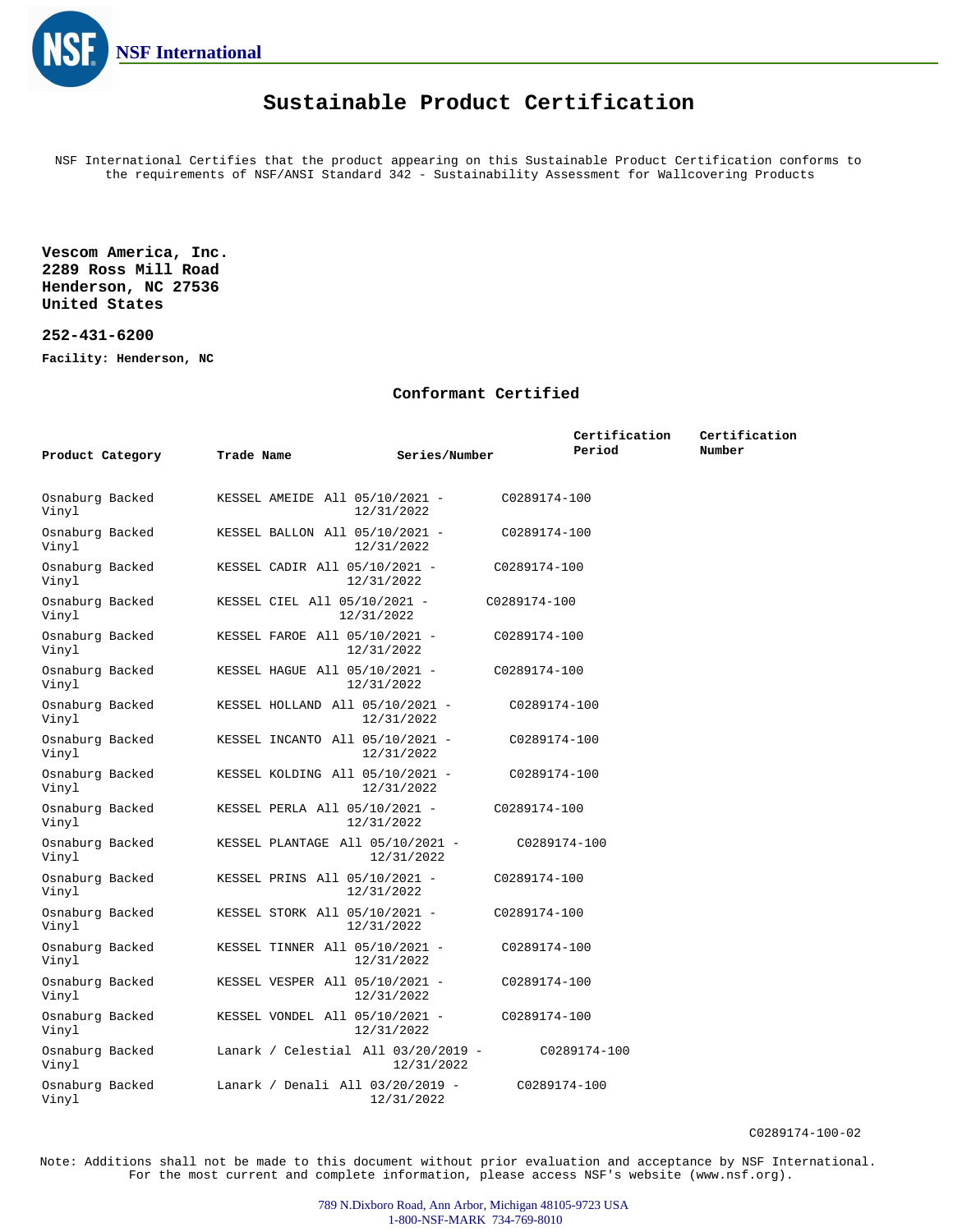

# **Sustainable Product Certification**

| Osnaburg Backed<br>Vinyl | Lanark / Ellipse All 03/20/2019 -<br>C0289174-100<br>12/31/2022           |
|--------------------------|---------------------------------------------------------------------------|
| Osnaburg Backed<br>Vinyl | Lanark / Fractal All 03/20/2019 -<br>C0289174-100<br>12/31/2022           |
| Osnaburg Backed<br>Vinyl | Lanark / Geodesic All 03/20/2019 -<br>C0289174-100<br>12/31/2022          |
| Osnaburg Backed<br>Vinyl | Lanark / Highline All 03/20/2019 -<br>C0289174-100<br>12/31/2022          |
| Osnaburg Backed<br>Vinyl | Lanark / La Seine All 03/20/2019 -<br>C0289174-100<br>12/31/2022          |
| Osnaburg Backed<br>Vinyl | Lanark / Myriad All 03/20/2019 -<br>C0289174-100<br>12/31/2022            |
| Osnaburg Backed<br>Vinyl | Lanark / Nest All 03/20/2019 -<br>C0289174-100<br>12/31/2022              |
| Osnaburg Backed<br>Vinyl | Lanark / Perplex All 03/20/2019 -<br>C0289174-100<br>12/31/2022           |
| Osnaburg Backed<br>Vinyl | Lanark / Roxy All 03/20/2019 -<br>C0289174-100<br>12/31/2022              |
| Osnaburg Backed<br>Vinyl | Lanark / Surf All 03/20/2019 -<br>C0289174-100<br>12/31/2022              |
| Osnaburg Backed<br>Vinyl | Lanark / Tulum All 03/20/2019 -<br>C0289174-100<br>12/31/2022             |
| Osnaburg Backed<br>Vinyl | Lanark Vault / Atlas All 03/20/2019 -<br>C0289174-100<br>12/31/2022       |
| Osnaburg Backed<br>Vinyl | Lanark Vault / Avant All 03/20/2019 -<br>C0289174-100<br>12/31/2022       |
| Osnaburg Backed<br>Vinyl | Lanark Vault / Belvedere All 03/20/2019 -<br>C0289174-100<br>12/31/2022   |
| Osnaburg Backed<br>Vinyl | Lanark Vault / Bentley All $03/20/2019$ -<br>C0289174-100<br>12/31/2022   |
| Osnaburg Backed<br>Vinyl | Lanark Vault / Camille All 03/20/2019 -<br>C0289174-100<br>12/31/2022     |
| Osnaburg Backed<br>Vinyl | Lanark Vault / Cleo All 03/20/2019 -<br>C0289174-100<br>12/31/2022        |
| Osnaburg Backed<br>Vinyl | Lanark Vault / Harrison All 03/20/2019 -<br>C0289174-100<br>12/31/2022    |
| Osnaburg Backed<br>Vinyl | Lanark Vault / Louis All $03/20/2019$ -<br>C0289174-100<br>12/31/2022     |
| Osnaburg Backed<br>Vinyl | Lanark Vault / Merino All 03/20/2019 -<br>C0289174-100<br>12/31/2022      |
| Osnaburg Backed<br>Vinyl | Lanark Vault / Merino Silk All 03/20/2019 -<br>C0289174-100<br>12/31/2022 |
| Osnaburg Backed<br>Vinyl | Lanark Vault / Portofino All $03/20/2019$ -<br>C0289174-100<br>12/31/2022 |
| Osnaburg Backed<br>Vinyl | Lanark Vault / Rex All 03/20/2019 -<br>C0289174-100<br>12/31/2022         |
| Osnaburg Backed<br>Vinyl | Lanark Vault / Rivoli All 03/20/2019 -<br>C0289174-100<br>12/31/2022      |
| Osnaburg Backed<br>Vinyl | UPPERCASE ALPHABET All 05/10/2021 -<br>C0289174-100<br>12/31/2022         |
| Osnaburg Backed<br>Vinyl | UPPERCASE CARBON All 05/10/2021 -<br>C0289174-100<br>12/31/2022           |
| Osnaburg Backed<br>Vinyl | UPPERCASE EDITION All 05/10/2021 -<br>C0289174-100<br>12/31/2022          |
| Osnaburg Backed          | UPPERCASE EVOLUTION All 05/10/2021 -                                      |

C0289174-100-02

Note: Additions shall not be made to this document without prior evaluation and acceptance by NSF International. For the most current and complete information, please access NSF's website (www.nsf.org).